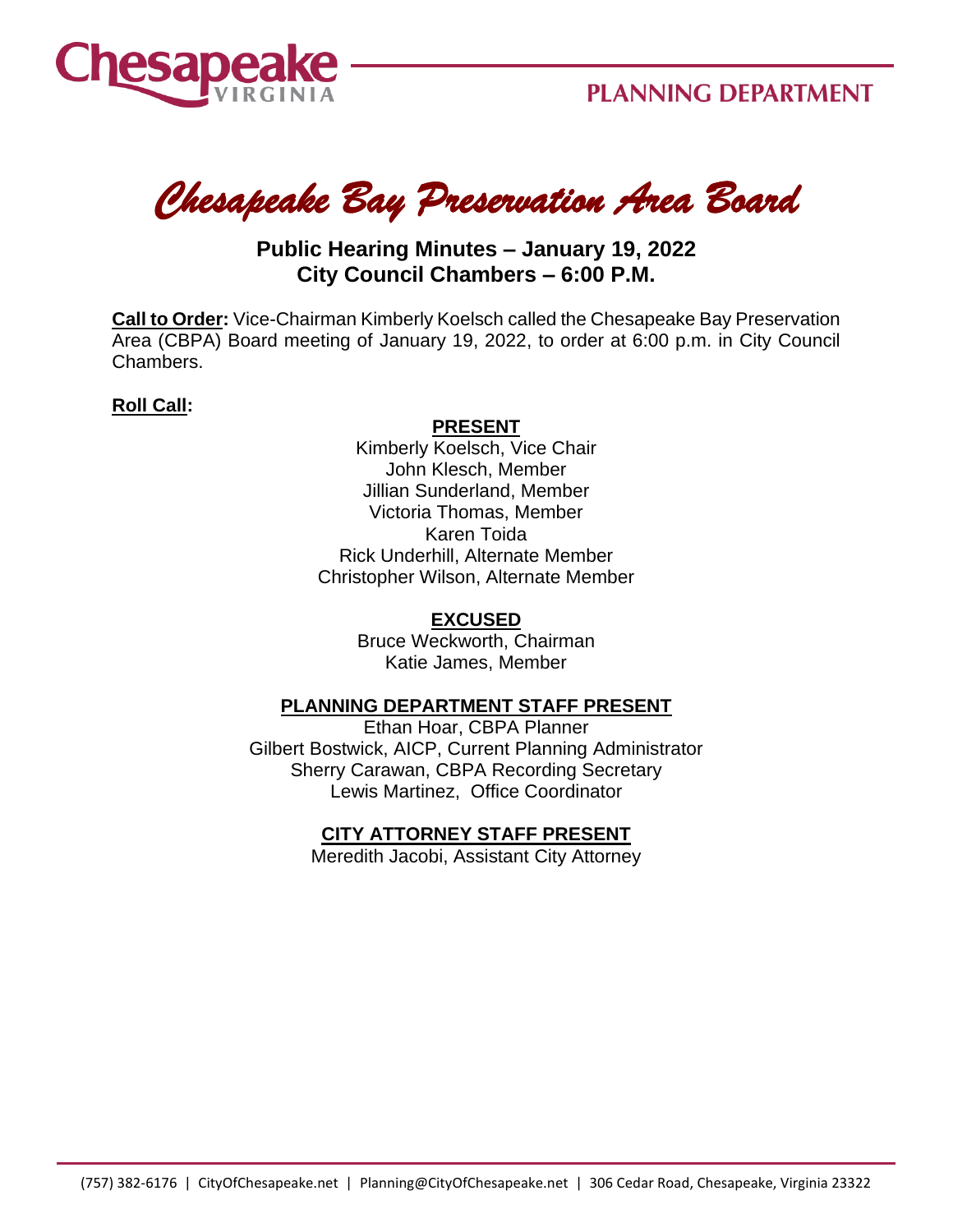#### **APPROVAL OF MINUTES:**

The December 15, 2021, CBPA Board minutes were presented into the record for CBPA Board action.

### **CBPA BOARD ACTION:**

**Minutes for the December 15, 2021, CBPA Board were APPROVED by unanimous consent.**

#### **CBPA APPLICATION:**

**1. V-20-23 LOCATION**: 301 Kemp Lane **SHOWCAUSE VIOLATION:** Unpermitted construction of a driveway addition (approx. 4,500 SF) within the Resource Protection Area (RPA). **SUBDIVISION/LOT**: Parcel D-2-A Resub Pars D-1 & D-2 Nettle Pro 1.068 **WATERSHED**: Eastern Branch of the Elizabeth River **TAX MAP SECTION/PARCEL**: 0134021000321

#### **CBPA BOARD ACTION:**

- **1.** The CBPA Board **FOUND THAT A VIOLATION DID OCCUR**. (7 – 0; Toida/Thomas, Weckworth and James excused)
- **2.** The CBPA Board **FOUND THAT RESTORATION HAD NOT BEEN SUCCESSFULLY COMPLETED.** (7 – 0; Wilson/Toida, Weckworth and James excused)
- **3**. The CBPA Board **tabled the violation hearing to allow the property owner to work with staff to prepare restoration proposals for the CBPA Board to review.** (7 – 0; Wilson/Thomas, Weckworth and James excused)

#### Staff Presentation:

Mr. Hoar presented to the Board the Show Cause violation for 4500 square feet of unpermitted pavement installed in the RPA without the approval of a CBPA Exception application. The lot was recorded on May 28, 2010. On September 9, 2021, information about a possible violation was received from the Zoning Department. Since Planning does not handle enforcement, the information was forwarded to the CBPA enforcement team in Public Works. On October 13, 2021, the enforcement team visited the property and was not comfortable going forward due to the No Trespassing signs. On October 14,

\_\_\_\_\_\_\_\_\_\_\_\_\_\_\_\_\_\_\_\_\_\_\_\_\_\_\_\_\_\_\_\_\_\_\_\_\_\_\_\_\_\_\_\_\_\_\_\_\_\_\_\_\_\_\_\_\_\_\_\_\_\_\_\_\_\_\_\_\_\_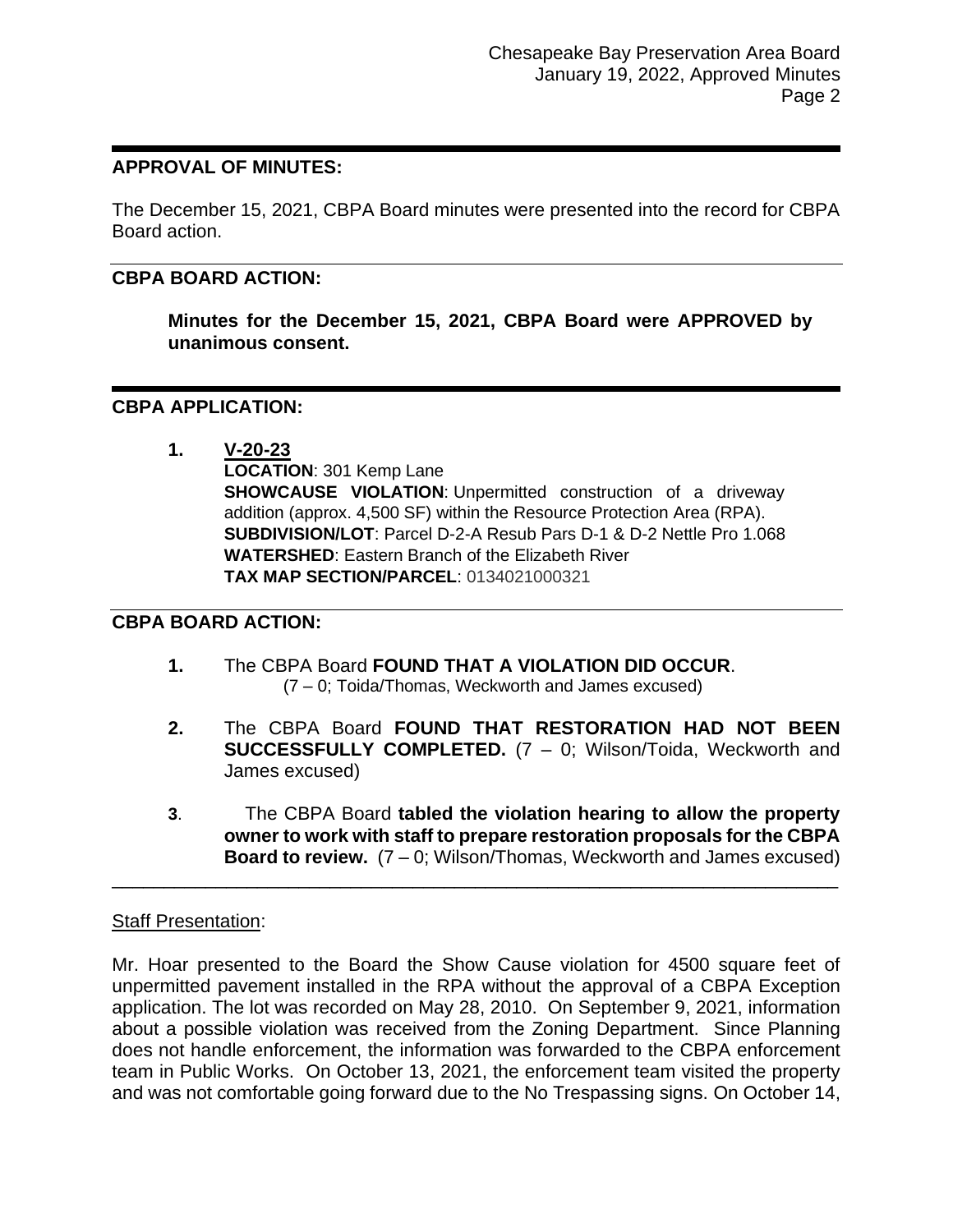2021, a letter was sent requesting a joint site visit with the property owner and no response was received. On November 9 and November 30, additional letters were sent requesting a joint site visit. On December 14, 2021, a show cause letter was sent to inform the property owner they were scheduled for the January 19, 2022, CBPA Board meeting. Mr. Hoar received a phone call from the property owner at 1:00 pm on January 19, 2022, and informed them that they would need to come before the Board tonight and to supply additional information regarding the unpermitted driveway. Mr. Hoar presented the criteria needed to justify and approve a CBPA Exception application by the Review Committee for the requested driveway. For this show cause hearing, the Board had to vote on the following: 1) Whether a violation has occurred, 2) Whether a restoration is complete, or if additional restoration is required, 3) and, if necessary, the appropriate penalty.

## Proponent:

Renae Jennings, 301 Kemp Lane, Chesapeake, Virginia, applicant. Ms. Jennings provided background information to the Board regarding the violation. She explained that when the property was purchased, it had a partial asphalt driveway that went in front of the two-car garage, and after many visitors came to their house, they wanted to extend their driveway to accommodate a 40-foot recreational vehicle. Their contractor stated that they did not need to get a permit because the asphalt was previously laid down. She explained that the attorney for their corporation left the firm, and they were not aware of that and did not receive any of the letters sent by the CBPA enforcement team. She continued to inform the Board that she did not know anything until a contractor from Gary Tiller Construction came out to add a back porch to the home, and when they came in for the permit and that was the first time that she knew she had a violation. She contacted another attorney, who stated that they were not interested in representing her, and the property owner finally called and spoke to Ethan Hoar today.

### Board Discussion:

Ms. Sunderland asked staff to confirm the property was platted in 2010 and asked when the property was purchased. Mr. Hoar confirmed that the property was platted in 2010 and the property was purchased by Trirose 1 LLC on September 18, 2018.

Ms. Thomas asked staff when the aerial photographs presented were taken. Mr. Hoar replied that that the flyovers usually occur between February and March.

Mr. Klesch asked staff to confirm that the allowable percentage of impervious area of 26 percent, which Mr. Hoar corrected that it was 52 percent in the Eastern Branch of the Elizabeth River watershed. Mr. Klesch asked staff if they know the current impervious amount, and Mr. Hoar replied that he did not know. Mr. Klesch asked staff to confirm that the violation was discovered because they wanted to expand the deck around the pool which came before the Board in 2012. Mr. Hoar stated that the contractor came in to pull permits for a deck project and while determining setbacks for the project the aerial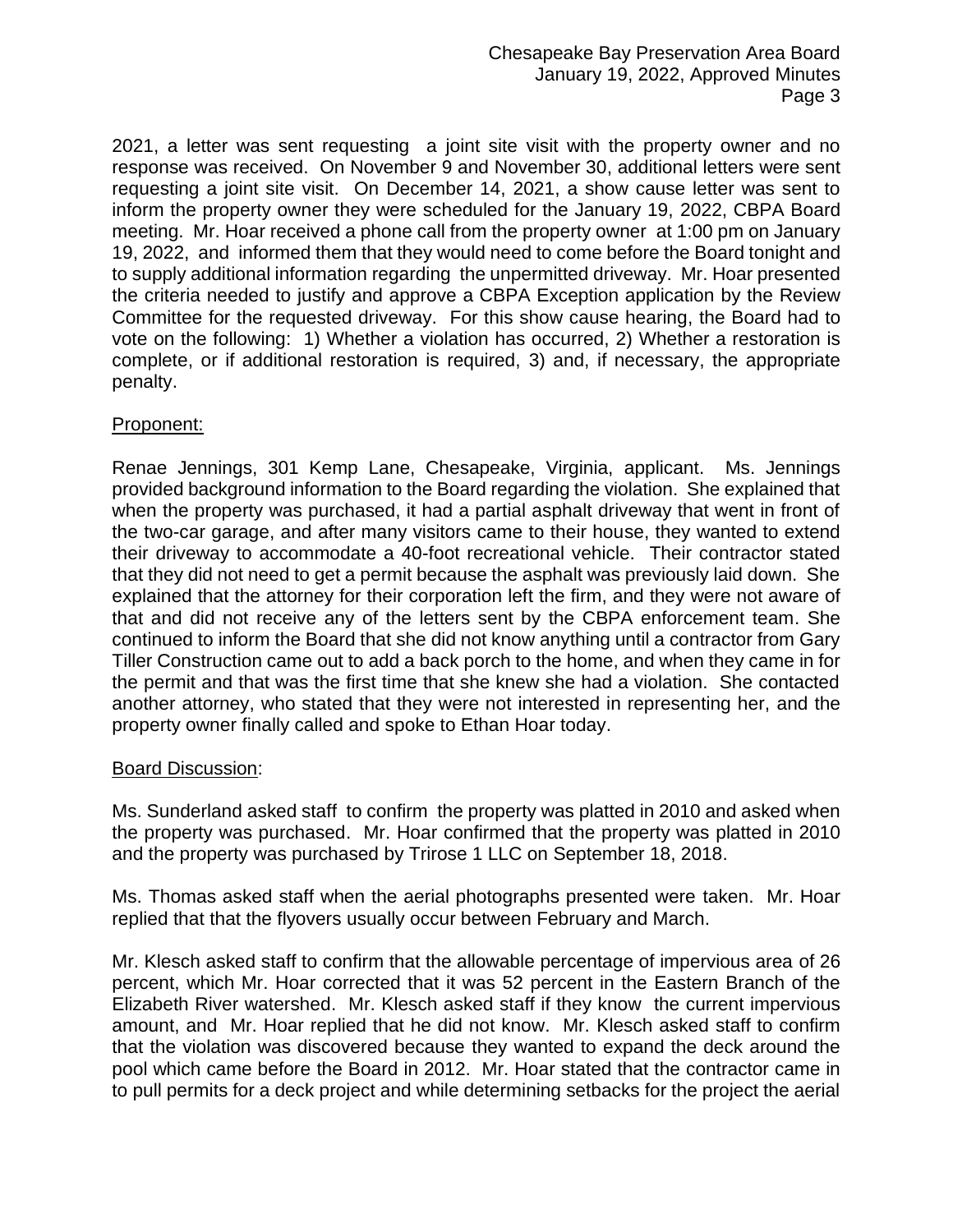images caught the Zoning Administrator's attention and they then sent the images to the Planning Department for review.

Mr. Klesch stated that there were two letters sent out, and one had the limited liability corporation, and the other was addressed to Mr. Titter. He stated that he looked up to see who the person was, and asked staff if he can share it with the Board? Ms. Jacobi stated that if Mr. Kelsch did the research and he feels it is relevant you can share it with the Board. Mr. Klesch stated that he felt it was relevant, and the person is a real estate lawyer and believes that it has some bearing as the Board determines the violation.

Ms. Jacobi stated that Mr. Titter is a real estate lawyer and was sent a letter because he is a registered agent for that LLC under the Virginia State Corporation Commission website. She continued to explain that it does not mean that he is a part of the limited liability company, and that he was simply designated to receive legal correspondence for the company, and any company can hire a lawyer to do that for them. The Board should not infer that Mr. Titter is personally liable for that LLC.

Mr. Klesh asked staff that as their agent shouldn't that person do their due diligence as a lawyer to be responsive to the letter. Ms. Jacobi stated that as an agent they are only obligated to provide that legal process to the company client. If they want to take on further representation for the matter that is typically a whole separate agreement besides being a registered agent.

Mr. Underhill asked staff to clarify the property ownership, and Mr. Hoar stated that the owner is listed at Trirose 1 LLC.

Ms. Koelsch asked staff if there is enough information to confirm a violation has occurred since a staff member has not been on the property.

Mr. Hoar stated that the aerial imagery is clear, there are no other pictures other than the aerial imagery presented to the Board. There could be a chance that the pavement is no longer there; however, based on the aerial imagery it is clear that there has been additional impervious surface placed within the buffer, which would result in a violation as no previously approved or submitted exception application is on record for the driveway addition.

Ms. Koelsch asked staff when they spoke to the individual regarding the application, did they indicate a willingness to do any restitution. Mr. Hoar stated that property owner did seem willing to do whatever was necessary to clear the violation.

Mr. Underhill asked staff if they gave any indication why they did not respond to the letters until today. Mr. Hoar stated that the property owner mentioned that they did not receive any letters except for the October 14 letter.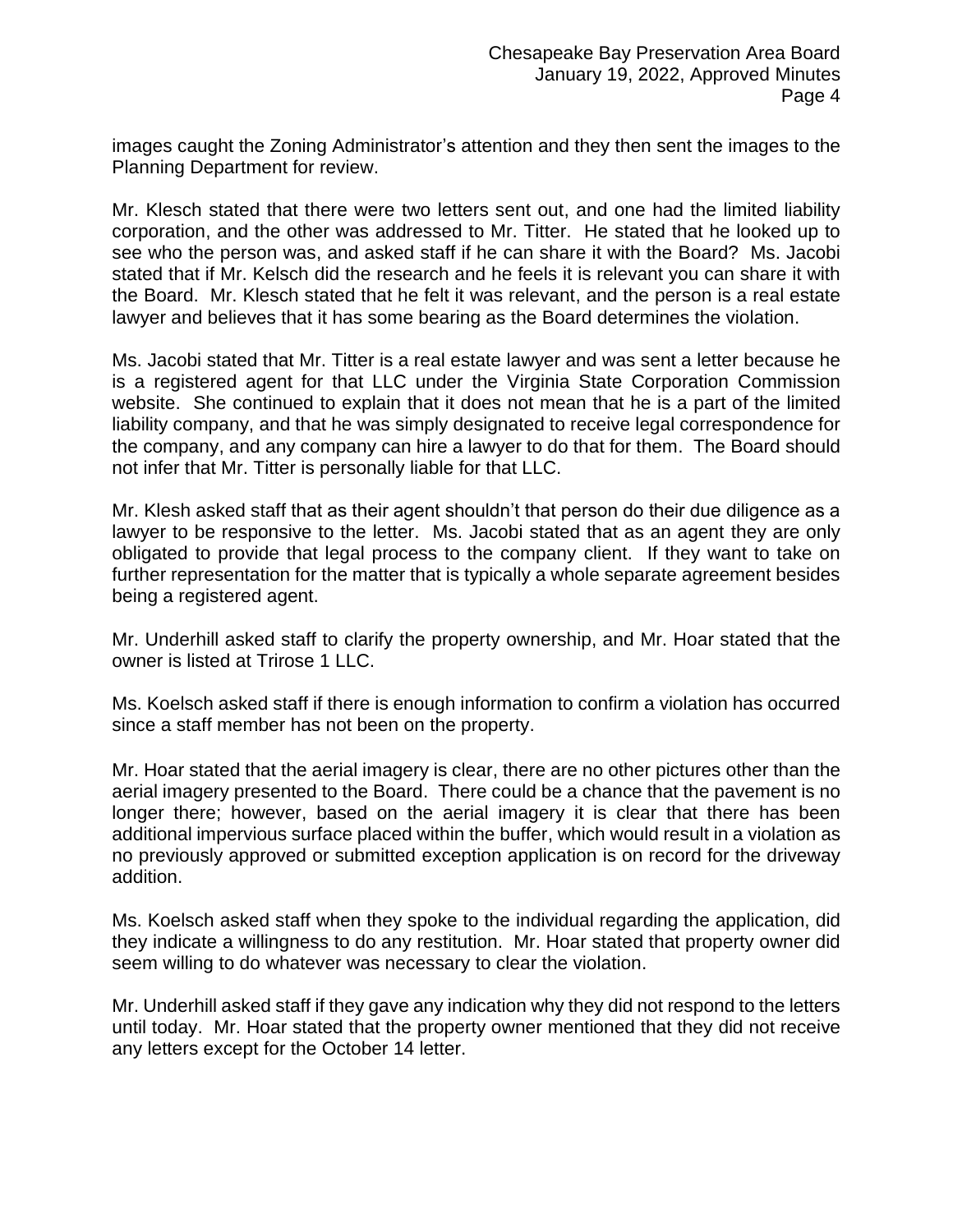Ms. Toida asked staff to confirm that the property owners did not receive the letters even though they were sent Certified mail. Mr. Hoar stated that he was told that on the phone. Mr. Toida asked staff who certified the mailings to ensure that they received Mr. Hoar stated that Public Works enforcement would have prepared the letter, sent it certified mail, and would have that information. Mr. Hoar continued to say that he did not have that information and did not receive anything that the mail was undeliverable.

Mr. Wilson asked staff why the letters were switched sending it from the property to the agent? Mr. Hoar stated that he did not know why the switch had been made but that it should have gone to the registered agent.

Ms. Jacobi stated that to have legally constructive notice when we receive no response for a business entity, the correspondence must be sent to the registered agent. That is why correspondence must be sent to the registered agent, but the first attempt is to the principal place of the business because the idea is to get compliance from the actual company.

Ms. Toida asked Ms. Jennings how and when she received the December 14, 2021, letter because it was addressed to Mr. Benjamin Titter. Ms. Jennings stated that the letter was addressed to Trirose 1 LLC, and she does receive some mail from the Trirose 1 LLC and confirmed that the date of the letter was December 14, 2021, and it was the only letter that she had received.

Ms. Toida asked staff if the letter in the package dated Dec. 14, 2021, letter was addressed to Mr. Titter, and Mr. Hoar confirmed that was correct.

Mr. Wilson asked Ms. Jennings if there was any relationship with the adjacent property owner that they share a driveway with. Ms. Jennings stated that it was an easement, not a driveway.

Mr. Wilson asked Ms. Jennings why they did not replace the existing driveway. Ms. Jennings stated that the new driveway was an extension to the previous driveway and the extension made a circular drive to get out with the RV.

Mr. Wilson asked staff if the driveway was not paved and to clarify the differences between the 2018 and 2020 aerial imagery.

Mr. Hoar stated that it was also paved, even if it was a gravel surface, it would be considered impervious as well, however, the existing driveway in the 2018 image is grainier and you can see the existing entrance where it comes into the southside of the house and that would be the existing parking pad.

Mr. Wilson asked staff to confirm that the old 2018 driveway follows the line. Mr. Hoar stated that was correct through the shared access easement, showing in the 2020 image is all new.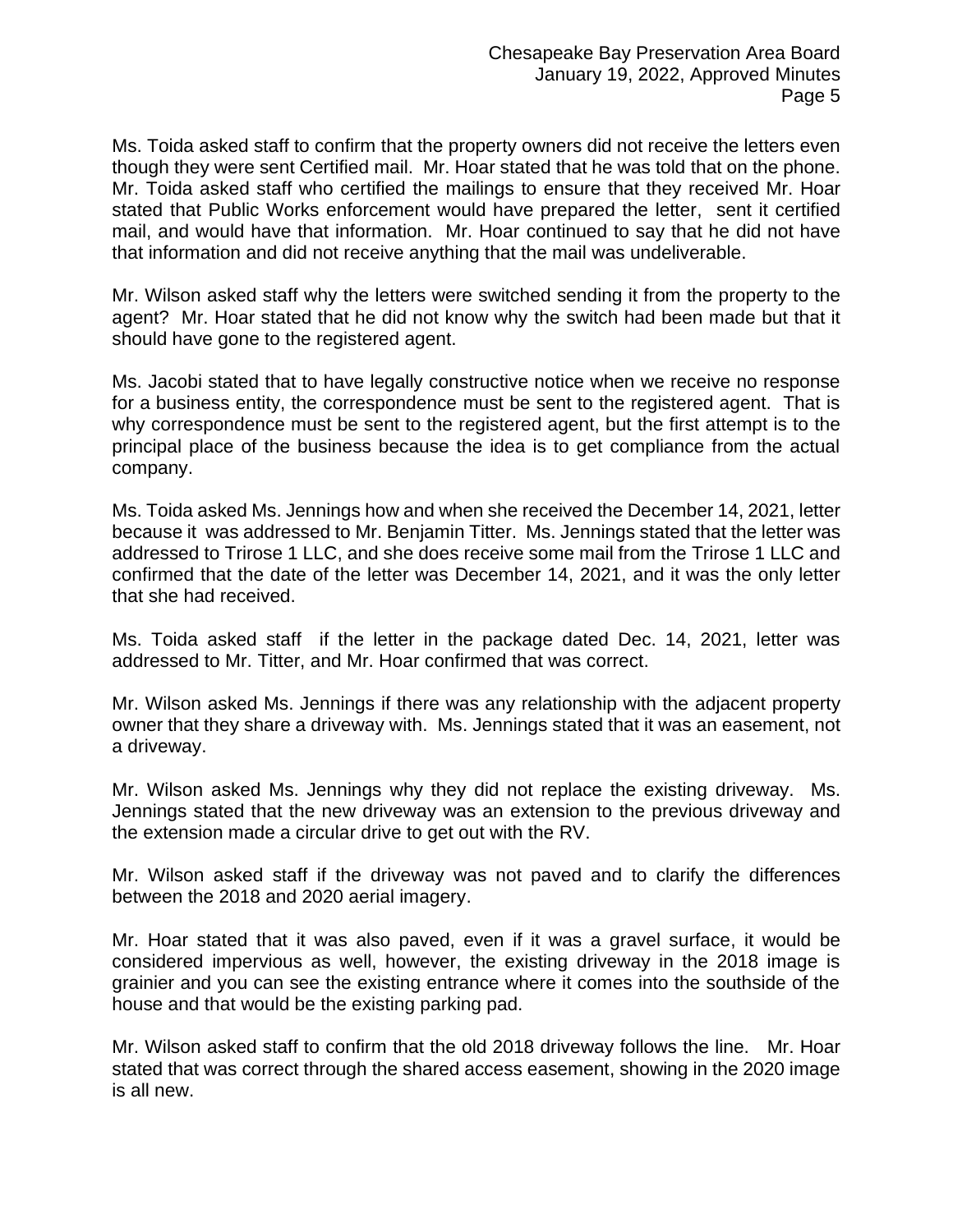Ms. Jennings stated that where the vehicle is parked it is not paved, just gravel, and another entrance to the south into the property.

Ms. Sunderland asked Ms. Jennings if the letter she received was mailed to your address at 301 Kemp Lane dated October 14, 2021. Ms. Jennings stated that she did receive the letter dated October 14, 2021 and that it was the only letter she has received.

Ms. Sunderland stated that she understands there was some miscommunication with everything that happened but does not understand that Ms. Jennings received the letter in October and never called the city until today. Ms. Jennings stated that she thought Mr. Cale was taking care of it. He told her not to worry about it that it was nothing. After many calls she stated that his secretary called and said he was not interested in the case. Ms. Jennings stated that she called the city, and it was closed on Tuesday, and she couldn't call until Wednesday.

Mr. Wilson asked Ms. Jennings when the deck project was initiated. Ms. Jennings stated that it was around October/November, when Tim Fallon came out and did a survey and then Covid hit, and places were closed and that is the first time she knew there was an issue.

Mr. Wilson asked Ms. Jennings to confirm they started the deck in November. Ms. Jennings stated that she was thinking that's about right.

Mr. Wilson asked Ms. Jennings if they started the deck after they received the letter of violation in October. Ms. Jennings stated that was not correct and it must have been more around July. She said as soon as she received the letter, she tried to take care of it.

Ms. Toida asked Ms. Jennings when the attorney told her that he did not want to handle the case. Ms. Jennings stated that was on Friday.

Ms. Toida stated that she didn't feel that it was necessary after a couple of months to contact the city. Ms. Jennings stated that she kept calling and waiting for him to call her back.

Ms. Toida asked Ms. Jennings if she tried to call the city herself. Ms. Jennings stated that no, she did not.

Mr. Klesch informed Ms. Jennings the CBPA Board's purpose and asked if she recalls if any trees were removed from the driveway expansion? Ms. Jennings stated that no trees were removed.

Mr. Klesch asked Ms. Jennings if she was amenable to remove portions of the driveway and planting additional trees that would help protect the additional asphalt on the property? We try to filter the storm water runoff before it reaches the river. Ms. Jennings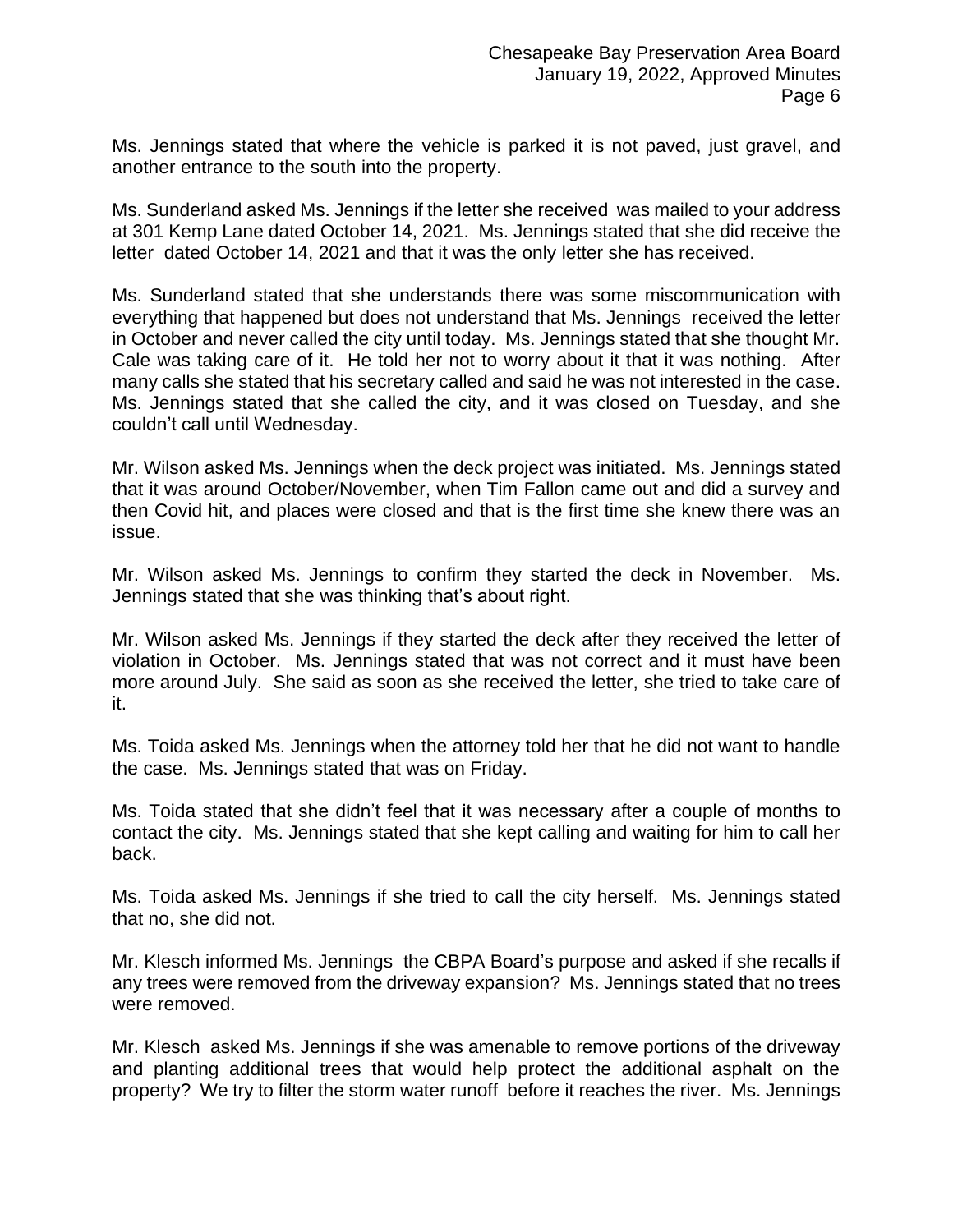stated that she would not want to remove any of the driveway. There is a tree buffer on the other side where the asphalt comes and there is at least 75 foot where it goes down into the gully which is all trees.

Mr. Klesch stated for the Board there is a certain percentage allowed for impervious area and one way to mitigate this is increased plantings and that would compensate for the paved area and would like to do that and to restore the property, if necessary, in the allowable percentage.

Ms. Koelsch asked Ms. Jennings if she would be able to work with Mr. Hoar? We don't have any information from the size of the previous driveway versus this size of the driveway now to kind of judge that difference. You said you were amenable to vegetation working with Planning staff to accomplish that. Can you determine where the original driveway was?

Ms. Jennings stated she had a survey and showed that to the Board. It showed the easement that went down the shared road.

Ms. Koelsch asked Ms. Jennings if the driveway was paved. Ms. Jennings stated that it was paved. She stated that the no trespassing sign is on the neighbor's home.

Mr. Hoar stated that in the staff report package, the previously approved exception application site plan for 2012, you can see the outline of the existing asphalt driveway as it was in 2012. This will give an idea of the shape and relay that to the aerial image.

Mr. Underhill asked Ms. Jennings to the material in the photograph is gravel. Ms. Jennings stated it was gravel.

Mr. Underhill asked Ms. Jennings if the gravel where the RV was parked is still needed and if she was amenable to remove that part of the driveway. Ms. Jennings stated that yes, that she was not sure how to remove it. Mr. Underhill stated it would require a contractor.

Ms. Jacobi asked Ms. Jennings what firm that Mr. Cale is practicing with and what number she used to reach him. Ms. Jennings stated that she would print out the number she used to call him. Ms. Jacobi stated that it was not necessary now that it was not relevant to the Board.

Ms. Koelsch asked Mr. Hoar to explain the process to the Board. Mr. Hoar stated that the Board would need to vote whether a violation has occurred. If yes, the Board would need to vote whether restoration is complete, or if additional restoration is required, and if necessary, the appropriate penalty. The extent of the violation, the history of noncompliance, and cooperation are things to keep under consideration.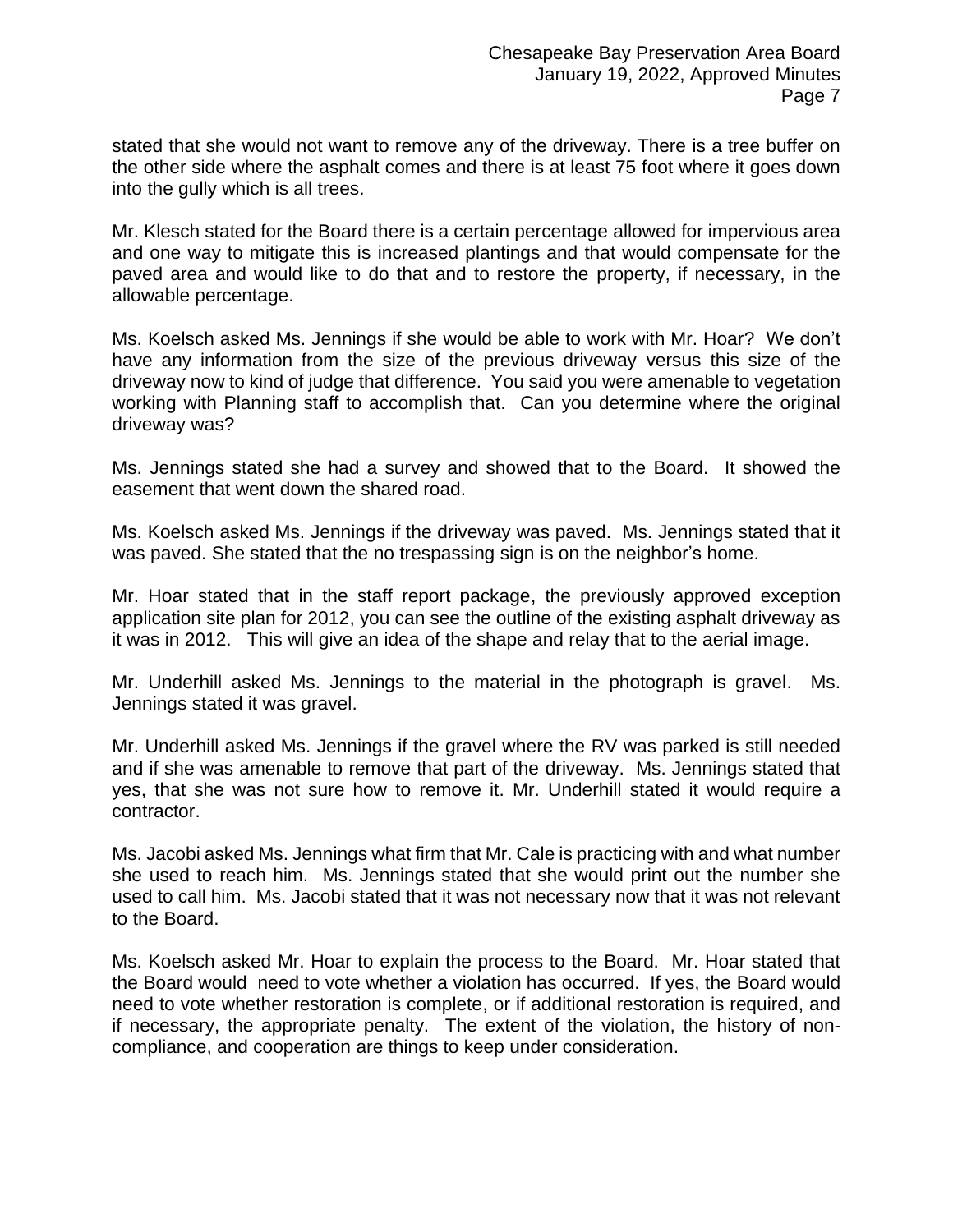Mr. Underhill asked staff if there can be discussion between the votes. Mr. Hoar stated absolutely.

Mr. Wilson stated that we can vote on the first two and then let the property owner work with the City to develop any sort of restoration options and then come back to the Board later and the Board can decide on the appropriate penalty.

Mr. Underhill asked if Mr. Wilsons comment was correct or an option. Mr. Hoar stated that it is an option for this development of the driveway, based on the ordinance of the city, this development can be given final determination by the CBPA Review Committee if the criteria is being met. If the application is submitted and it the committee ultimately approves it then the violation dissolves because then the development in violation has been approved. That is why you see the after-the-fact exception applications with development that has already been built. It comes in as a violation and that is the recommended route they go, to complete the after-the-fact exception and if it needs the Board's approval as the final determining entity then they would be in front of the Board at that time. If the board approved the after-the-fact exception, then the violation would be dissolved, and the development would be approved.

Ms. Toida asked staff if it appeared if additional impervious material was added to the boat ramp, but the aerials looks like it's all grass. Mr. Hoar stated that it is hard to say from aerial images without having the full information for the driveway. If the application was submitted, staff would investigate that.

Ms. Toida asked Ms. Jennings if there had been gravel or a paved way to the boat ramp? Ms. Jennings stated that no, there was gravel already underneath the grass and the neighbor prevented them from paving the boat ramp. Ms. Toida stated that it looked like new gravel. Ms. Jennings stated, no that the grass had grown over the gravel.

## **CBPA BOARD VOTE:**

Ms. Toida moved that a violation has occurred due to the pictures submitted that impervious areas were added in the form of driveways and pavements. The motion was seconded by Ms. Thomas. The motion was carried by a vote of  $7 - 0$ . Members Weckworth and James excused.

Mr. Wilson moved that restoration is not complete and additional restoration is required. The motion was seconded by Ms. Toida. The motion was carried by a vote of  $7 - 0$ . Members Weckworth and James excused.

Mr. Wilson moved that the remaining vote be tabled until the property owner can work with city staff to develop some proposals for restoration. The motion was seconded by Ms. Thomas. The motion was carried by a vote of  $7 - 0$ .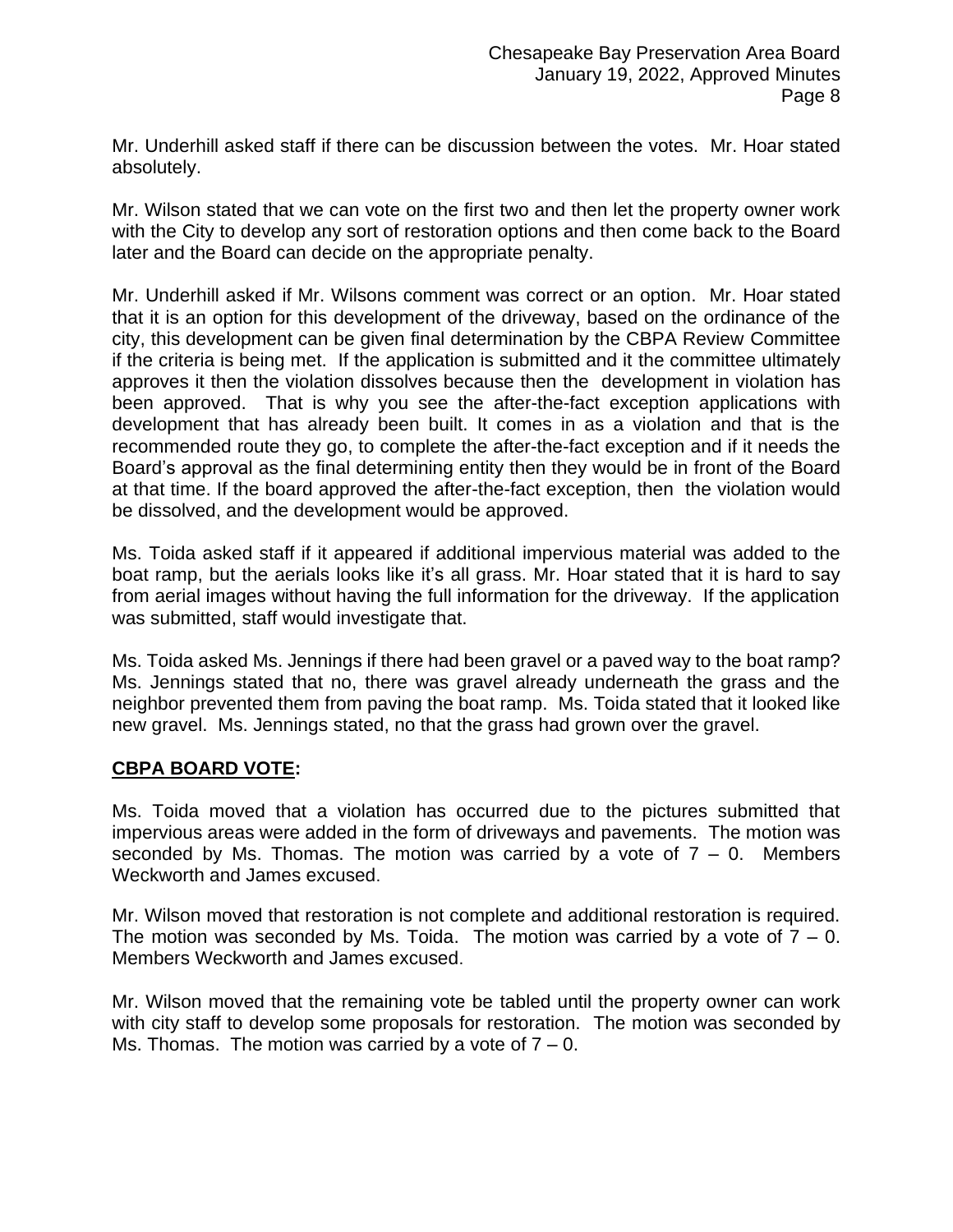Mr. Wilson asked staff if he needed to specify the motion and say how long. Ms. Jacobi stated that tabling the motion makes it an indefinite timeline. Once the applicant gets a plan together, Mr. Hoar will put it back on the agenda.

## **CBPA APPLICATION:**

**2. V-20-24**

**LOCATION**: 3700 White Heron Run **SHOWCAUSE VIOLATION**: Unpermitted construction of a driveway addition (approx. 825 SF) within the Resource Protection Area (RPA). **SUBDIVISION/LOT**: Asburn Point / Lot 30 **WATERSHED**: Eastern Branch of the Elizabeth River **TAX MAP SECTION/PARCEL**: 0132011000300

## **CBPA BOARD ACTION:**

- **1.** The CBPA Board **FOUND THAT A VIOLATION DID OCCUR.**  (7 – 0; Toida/Thomas, Weckworth and James excused)
- **2.** The CBPA Board **FOUND THAT THE RESTORATION HAD NOT BEEN SUCCESSFULLY COMPLETED.** (7 – 0; Wilson/Underhill, Weckworth and James excused)
- **3. The CBPA Board tabled the violation hearing to allow the property owner to work with staff to prepare restoration proposals for the CBPA Board to review.** (7 – 0; Wilson/Toida, Weckworth and James excused)

\_\_\_\_\_\_\_\_\_\_\_\_\_\_\_\_\_\_\_\_\_\_\_\_\_\_\_\_\_\_\_\_\_\_\_\_\_\_\_\_\_\_\_\_\_\_\_\_\_\_\_\_\_\_\_\_\_\_\_\_\_\_\_\_\_\_\_\_\_\_

### Staff Presentation:

Mr. Hoar presented the violation to the Board for 850 square feet of unpermitted pavement that was installed in the RPA without the approval of a CBPA Exception application. The address is 3700 White Heron Run. The connected wetlands surround the lot on the north, west and southern sides. The lot was recorded on June 26, 1985. The new addition wraps around the house into the back yard where an RV is currently located and used for storage. On October 15, 2021, a customer service request was submitted by a citizen with information about possible violation for an unpermitted driveway. On October 15, 2021, the Public Works Enforcement Team visited the property, and the property owner was not home. On October 18, 2021, the first letter was sent requesting a joint site visit for November 9, 2021. After the November 9, 2021, visit, an official notice of violation letter was sent to the property owner, and to contact the Planning Department to discuss the next steps of the process. On November 23, 2021, staff reached out to the property owner because no contact had been made at that time. On December 14, 2021, a show cause letter was sent to inform the property owner to appear at the January 19, 2022,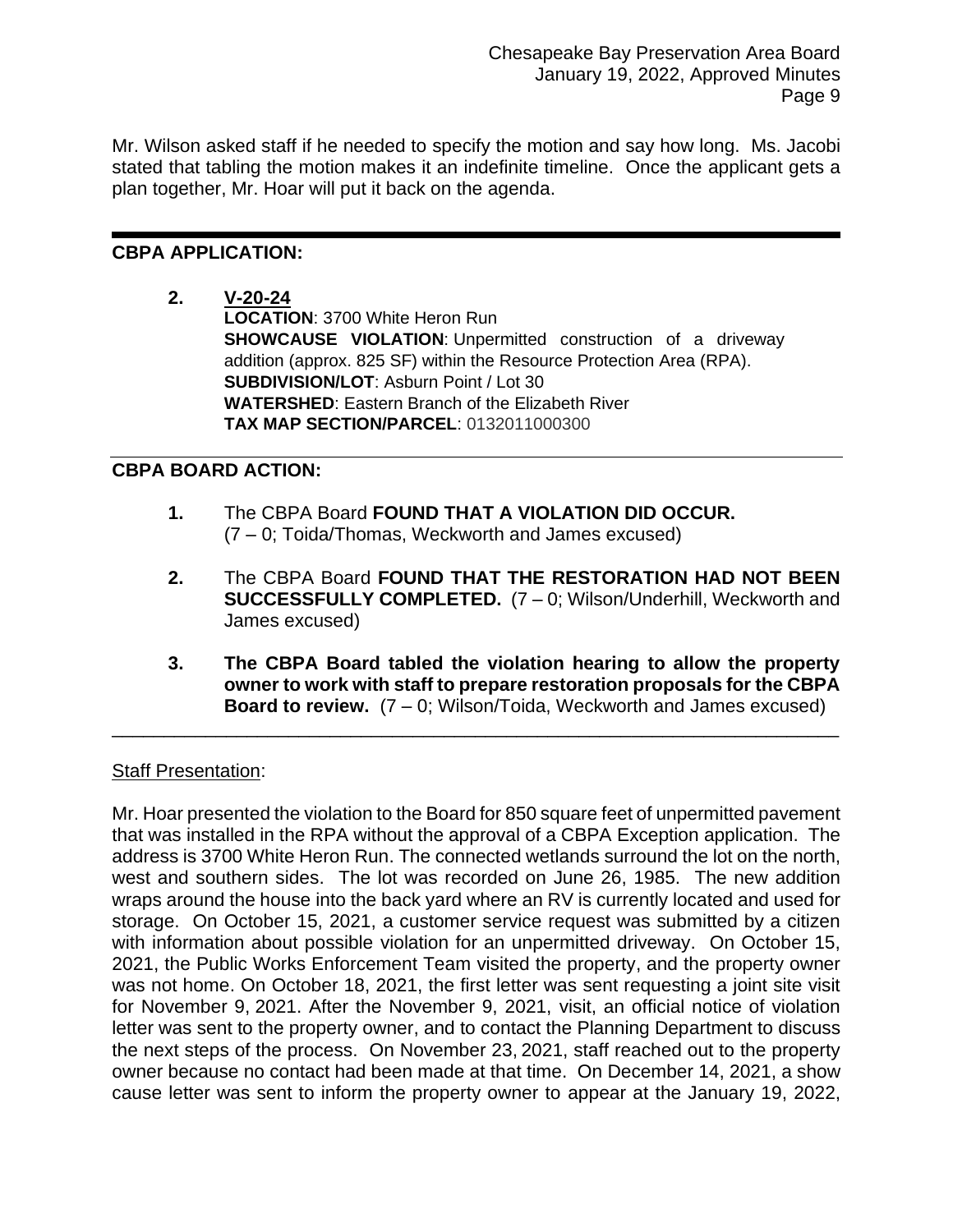CBPA Board. The violation is an unpermitted impervious area in the form of the driveway that would be within the 100 ft RPA buffer.

Mr. Hoar presented the criteria needed to justify and approve a CBPA Exception application by the Review Committee for the requested driveway. For this show cause hearing, the Board had to vote on the following: 1) Whether a violation has occurred, 2) Whether a restoration is complete, or if additional restoration is required, 3) and, if necessary, the appropriate penalty.

Gerardo Ruiz, 3700 White Heron Run, Chesapeake, Virginia, resident. Mr. Ruiz purchased the home in September, and they wanted a place to park the camper because it was very muddy. He called a friend who does concrete, and asked him what they could do, and if he needed permits. He was told he did not need a permit. He understands that the CBPA started asking questions and found out that he needed to do something. He was sent an email and received a letter and wants to see what he could do to resolve the matter.

#### Board Discussion:

Ms. Sunderland asked staff if they knew when the pool was installed at this property. Mr. Hoar stated that the subdivision was built in the 1980s, which pre-dated the CBPA Ordinance and all the aerial imagery that had been viewed showed the pool. The pool predates the Ordinance and was a grandfathered in development.

Ms. Toida asked staff if the driveway drops off into the feature. Mr. Hoar stated he had not been to the site but agreed that the driveway appears to flow down into the wetlands at that part of the backyard.

Mr. Underhill asked staff where the additional driveway was put. Mr. Hoar stated that it was placed along the southside of the principal structure.

Mr. Underhill asked staff if we have an aerial of what it looks like now, and Mr. Hoar replied no, we do not.

Ms. Toida asked staff if the driveway encroached upon the 50 ft and is it all within the 50 foot buffer. Mr. Hoar stated that the city does not maintain a professionally delineated 100 foot buffer for all private properties. There is a 100 ft buffer from the 3 ft contour line in tidal areas. Looking at the driveway addition, it would fall into the seaward portion of the buffer, and believes it is entirely in the 100 foot buffer.

Ms. Thomas asked staff if he knew what the percentage of coverage is with this new addition. Mr. Hoar provided a rough estimate. Currently, prior to the addition you are looking at just under 10% and with the addition it is 15%, of which a lot of that area is the wetlands. It is well under the 52% that is allotted to the eastern branch of the Elizabeth River homes.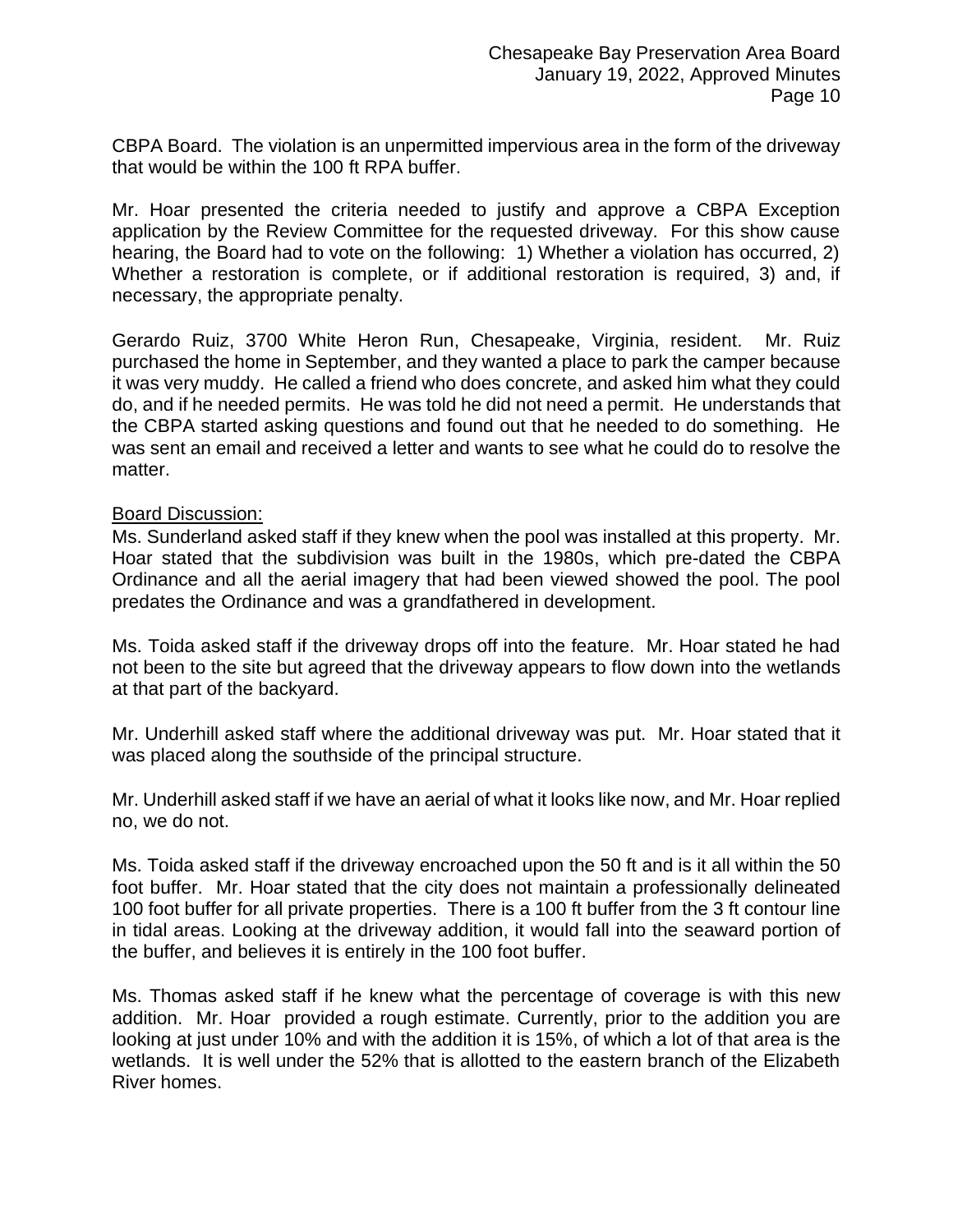Mr. Underhill asked staff if the large portion of the site imperviousness is due to the fact that the wetlands are on the property line. Mr. Hoar stated it would be undevelopable without special permits to develop in that area. Mr. Hoar stated much of the site is incumbered by the tidal wetlands and without seeing a professional measurement the majority of the site is actual wetlands.

Mr. Underhill stated that the 52% is not taken in consideration on what type of land it is for the wetlands or otherwise. Mr. Hoar stated the was right, it is the total lot area.

Mr. Underhill asked Mr. Ruiz if the concrete extends to the edge of the property where it drops off into the wetlands. Mr. Ruiz stated that there is a lot of grass and weeds that has grown in the area. The fence behind the pool was put 4 foot inside the property line, and he will do whatever it takes to resolve this matter.

Mr. Underhill asked Mr. Ruiz if he could estimate the distance between the end of the driveway and the drop off to the wetlands. Mr. Ruiz stated that it is probably about 8 foot from the corner.

Ms. Toida asked Mr. Ruiz if he would be willing to remove the portion of the cement that extends beyond the house to reduce the impervious area and reduce the runoff into the wetlands. Mr. Ruiz stated that he would be glad to do that, but it is hard to find someone to take care of it but is willing to do whatever it takes.

Mr. Underhill asked Mr. Ruiz if you were to demolish the driveway and be amenable to additional plantings to help protect the marsh from the runoff from the driveway. Mr. Ruiz questioned if he had to remove the whole driveway. Ms. Toida clarified removing the portion that extends from the back of the house. If you were to draw a line across the extension on the back of the house, and that portion from that line towards the wetlands would need to be removed, whatever extends beyond the back of the house that would help mitigate this. Mr. Ruiz stated that it is a sizable property, I can plant more trees there. He explained that when it rains there is nothing to hold the topsoil in place.

Mr. Wilson stated that per Chesapeake rules, you must have the camper parked behind the house. Mr. Wilson asked Mr. Ruiz if the concrete is longer than it needs to be to accommodate the camper, and Mr. Ruiz replied that is is about 30 feet from the front of the house. Mr. Wilson stated that the proposal would be to demolish a portion of that driveway and keep it narrow enough to be able to safely back in the vehicle. He asked If it could be shortened only long enough to have the RV there and still be behind the corner of the house, and stated that after removal Mr. Ruiz would need to do some plantings and come back to The Board.

Mr. Underhill stated he needed clarification on what Mr. Wilson is asking. Mr. Wilson stated that the driveway seems wider than it needs to be for the camper, and he suggested to shorten the driveway and make it narrow as much as possible to accommodate the camper behind the corner of the house. He thinks that the Board needs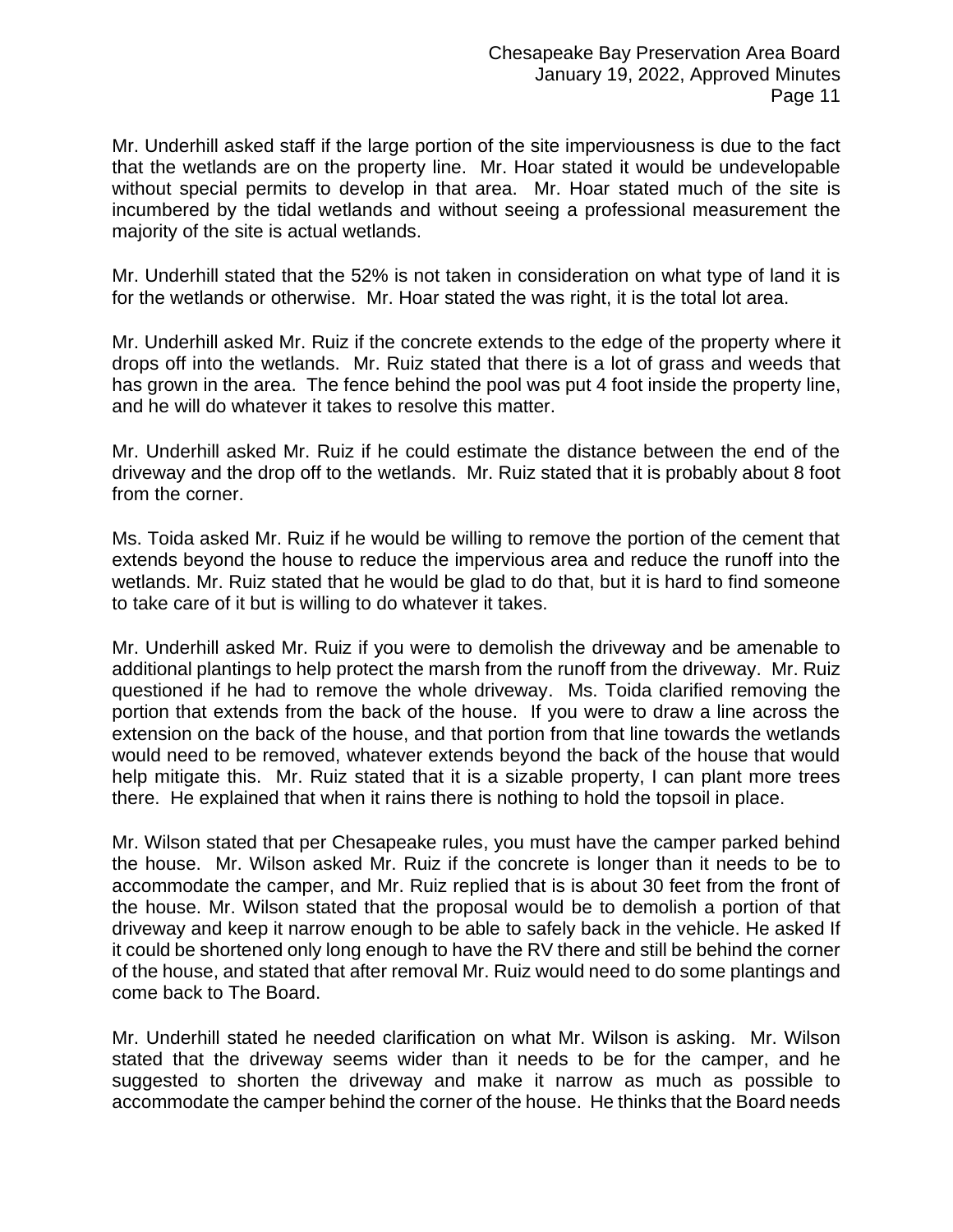to have a specific proposal instead of trying to formulate one and provide guidance on what the Board would like to see.

Ms. Toida stated that she agreed that the driveway looks very wide and would like to see the width narrowed also. It looks so close to the water feature and that it should be brought closer to the house to restore that area, and to prevent any runoff from the vehicles because they leak fluids and looks like they could run directly into the water. She would like to see a proposal with layouts and drawings to let the Board know what the mitigation is going to be.

Mr. Underhill stated that they should consider what pavement is necessary to back that RV back into the driveway, and there is a possibility that they reach a point that you narrow it so much that it may be difficult getting in there without hitting the house.

Mr. Wilson stated that he said to make it so he can safely back it up in there.

## **CBPA BOARD VOTE**:

Ms. Toida moved that a violation has occurred because of the information provided by the city in pictures and reports and that it shows that it is unpermitted impervious area. Ms. Thomas seconded the motion. The motion was carried by a vote of  $7 - 0$ . Members Weckworth and James excused.

Mr. Wilson moved that restoration is not complete and that additional restoration is required. Mr. Underhill seconded the motion. The motion was carried by a vote of  $7 - 0$ . Members Weckworth and James excused.

Mr. Wilson moved to table the decision on an appropriate penalty to allow the property owner to meet with the city to develop a proposal for mitigating restoration. Ms. Toida seconded the motion. The motion was carried by a vote of  $7 - 0$ . Members Weckworth and James excused.

#### Board Discussion:

Ms. Sunderland asked staff if there is a time limit for the process moving forward. Mr. Hoar said since it was tabled it is indefinite. Both driveways will need an exception application to be submitted. Impervious area cannot exist in the CBPA 100 foot buffer without an approval of a CBPA Exception application. As far as a time being associated with the motion just made and approved, those are indefinite.

Ms. Sunderland asked staff how long the applicants have to submit an after-the-fact exception. Ms. Jacobi stated that the Board has not tabled anything before, it is usually continued with a time limit. Ms. Jacobi suggested that city staff review the application and monitor these properties for diligent pursuit by the property owners. For example, if the